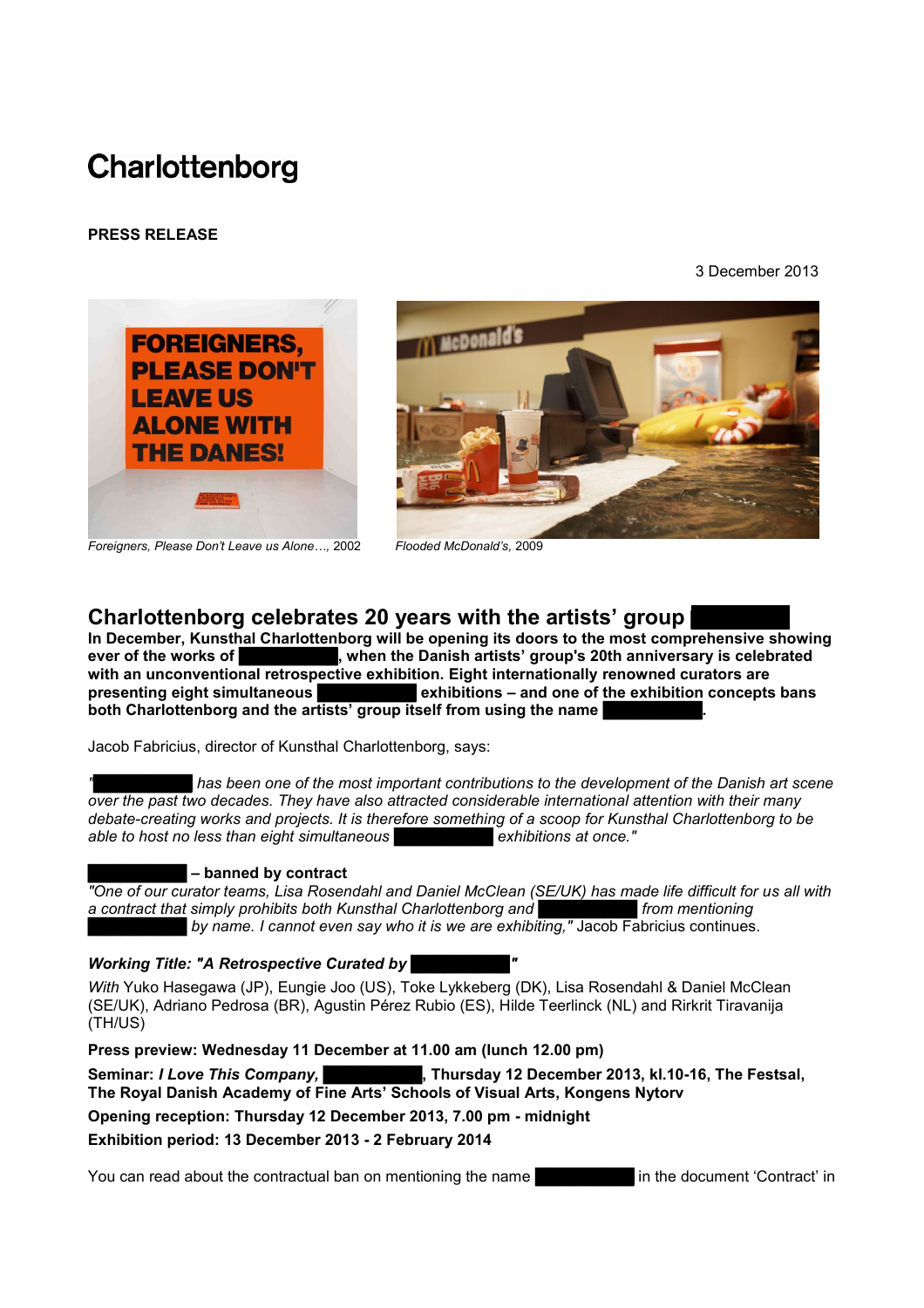the bottom of this document. See below for details about the artists' group and practical information on events, seminars and the eight retrospective exhibitions at Kunsthal Charlottenborg.

# **Press preview**

Charlottenborg invites you to attend a press viewing at 11.00 am on Wednesday 11 December, at which the exhibition will be presented by Jacob Fabricius, director of Kunsthal Charlottenborg. exhibition curators will be present. The press viewing will conclude with lunch in Café Charlottenborg. To facilitate the practical implementation of the event, please register your attendance with Mia Flindt at: [mf@kunsthalcharlottenborg.dk](mailto:mf@kunsthalcharlottenborg.dk) by 9 December.

### **Press**

For press inquiries, please contact press officer Helle Bøgelund: +45 3374 4633 / [helleh@kunsthalcharlottenborg.dk,](mailto:helleh@kunsthalcharlottenborg.dk) or director Jacob Fabricius: +45 3374 4630 / [jf@kunsthalcharlottenborg.dk.](mailto:jf@kunsthalcharlottenborg.dk) Press photographs may be downloaded from [www.kunsthalcharlottenborg.dk](http://www.kunsthalcharlottenborg.dk/) or **Example 20** net The artists' group's own website also contains detailed information on a wide range of works and projects.

The exhibitions are supported by the Danish Arts Council, Montana by Peter and Joakim Lassen, Nils Stærk and Hewlett-Packard Company

# **Information about the artists**

has been in existence since 1993 and consists of Biørnstierne Reuter Christiansen (b. 1969). Jakob Fenger (b. 1968) and Rasmus Nielsen (b. 1969). The group describe their projects and works as *tools*  – in a form that can be activated and often changed by the audience, the *users*. The group's multifaceted artistic practice is characterised by a continuing interest in exploring social, political and cultural conditions. create their own game rules and humorously and intelligently challenge accepted conventions in relation to, for example, copyright, power structures, design and finances. Throughout their career, a hallmark of the group has been their working method of co-operating with others, whether artists, professionals from other fields, or local users.

# **Eight retrospective exhibitions under one roof**

In co-operation with **EXEC BEE BEES EXECUTE:** Kunsthal Charlottenborg has chosen an unconventional approach to the concept of a retrospective exhibition: Eight international curators and curator teams have been invited to provide their own suggestions for a retrospective exhibition of  $\blacksquare$ . In combination, the eight provide their own suggestions for a retrospective exhibition of resulting exhibitions constitute *Working Title: A Retrospective Curated by* [2015] All of the artists' group's works and projects over the years have been made available to the curators, and the exhibition is presenting more than 100 works on the first floor of Kunsthal Charlottenborg. Consequently, this is the largest-ever exhibition by **Exercise 2 Instance**. There will be an opportunity to experience both a large number of older iconic works such as *Supergas* (1996), *Foreigners, please don't leave us alone with the Danes* (2002) and *Free Beer* (2004), as well as works of more recent date, such as *Flooded McDonalds* (2009), *Free Sol Lewitt* (2010) and *Bankrupt Banks* (2012).

The eight retrospective exhibitions with **EXECUTE:** are:

# *Metatool*

curated by Yuko Hasegawa (JP)

**█████████***/ RESUME* curated by Eungie Joo (US)

**Branding as Branding – the Making of** curated by Toke Lykkeberg (DK)

*Internative – a value-escalating machine* curated by Lisa Rosendahl & Daniel McClean (SE/UK)

*FOREIGN PERSPECTIVE* curated by Adriano Pedrosa (BR)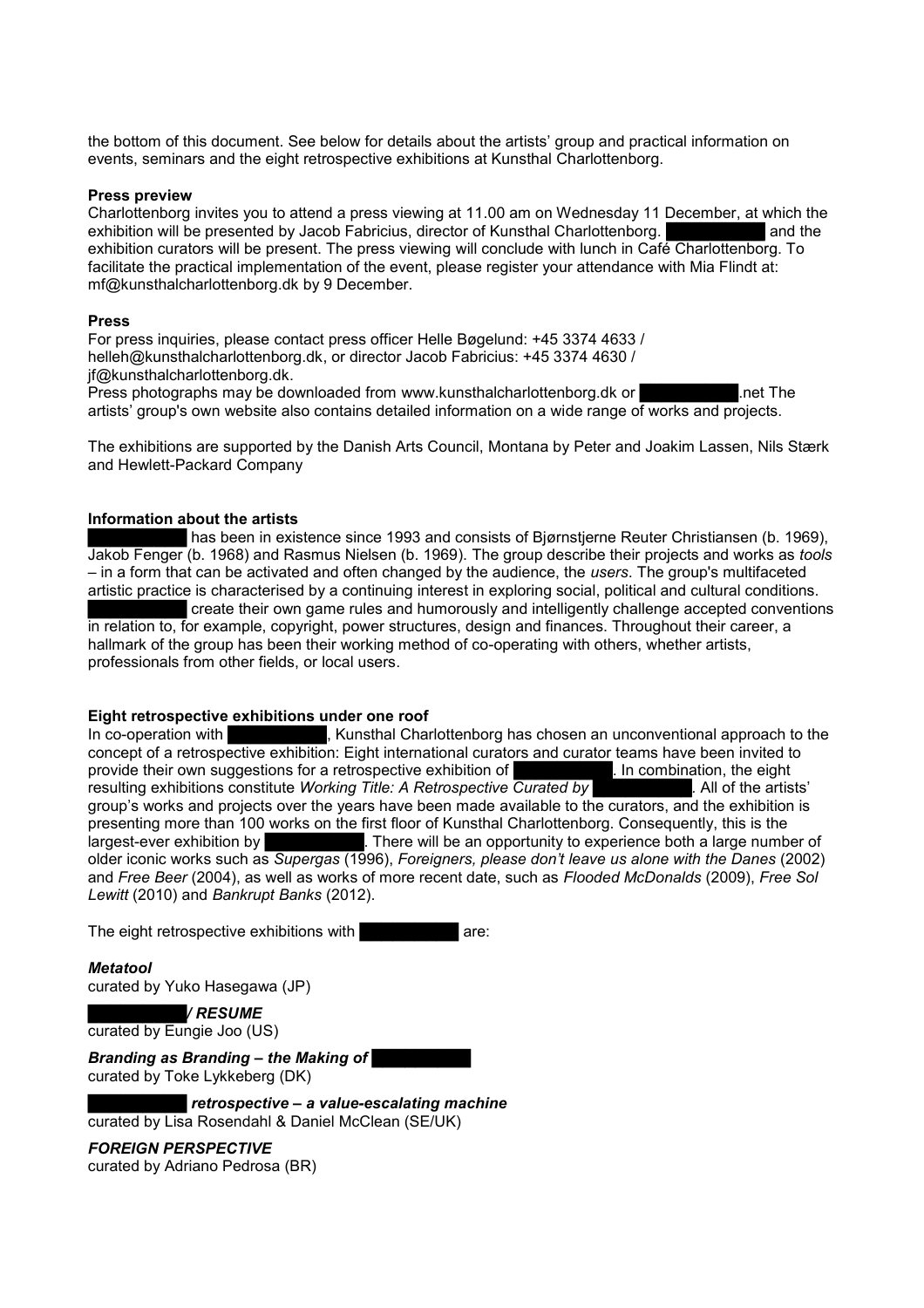# *Collaborative Virus*

curated by Agustin Pérez Rubio (ES)

*Free Copies & 2 Video Pieces* curated by Hilde Teerlinck (NL)

**█████████***: a retrospective of censored, "unrealised" and untold stories* curated by Rirkrit Tiravanija (TH/US)

The curators have at no time been aware of each other's concepts, and several works have been selected by more than one curator. These works therefore appear several times. The eight exhibitions have a wide range and focus on various aspects of the artistic practice of  $\blacksquare$ , from the artists' group's early range and focus on various aspects of the artistic practice of interest in branding and corporate identity (Toke Lykkeberg) to working with others as a central working method (Agustin Pérez Rubio) and projects which, for example for reasons of copyright law, have been censored and prevented from being realised (Rirkrit Tiravanija). Lisa Rosendahl & Daniel McClean have on the other hand chosen to use one of strategy sown tools to create a new work: Contract between 's own tools to create a new work: *Contract between* **█████████***, Kunsthal Charlottenborg, Lisa Rosendahl and Daniel McClean* (2013). The contract referred to in the title of the work states that Kunsthal Charlottenborg may not at any time mention the artists' group's name, neither in writing nor in speech, until the end of the exhibition period, e.g. in press releases, websites, catalogues, guided tours, advertising, etc. The contract, which is to be found in the bottom of this document, is reminiscent of a controversial contract that signed with the Royal Theatre in Copenhagen, signed with the Royal Theatre in Copenhagen, whose staff were not allowed to use words like "ticket", "instructor" or "performance" for a period in 2007.

# **Seminar**

On the opening day of the exhibition, 12 December 2013, a seminar will be held with the title *I Love This*  **Company, EXECUTE:** At the seminar, the exhibition curators will present their exhibition projects and discuss aspects of **EXECUTE:** is practice with invited quests who will contribute professional expertise 's practice with invited quests who will contribute professional expertise from fields other than contemporary art. The seminar, organised by art critic Jacob Lillemose PhD, will take place at 10:00 am – 4:00 pm in the Festsal of the Royal Danish Academy of Fine Arts' Schools of Visual Arts, Kongens Nytorv 1, DK-1050 Copenhagen K.

# **Catalogue**

In connection with the exhibition, a comprehensive and richly-illustrated catalogue will be published, containing the eight curators' exhibition concepts and documenting the twenty-year career of with a complete overview of all their projects and works to date. The publication is edited by Pernille Albrethsen and designed by the Rasmus Koch Studio. Expected publication date: mid-January 2014.

# **Events**

During the exhibition period, Kunsthal Charlottenborg will provide the setting for a series of events relating to the exhibition; see [www.kunstcharlottenborg.dk](http://www.kunstcharlottenborg.dk/) for further details.

# **Opening hours and prices**

Tuesday-Sunday 11.00 am-5.00 pm, Wednesday 11.00 am-8.00 pm (free admission 5.00-8.00 pm). Adults DKK 60 / Students DKK 40/ Pensioners DKK 40 / Groups DKK 40

# **Address**

Kunsthal Charlottenborg, Nyhavn 2, 1051 Copenhagen K, Denmark [www.kunsthalcharlottenborg.dk](http://www.kunsthalcharlottenborg.dk/)

# **Biographies**

The group has been in existence since 1993 and consists of Bjørnstjerne Reuter Christiansen (b. 1969), Jakob Fenger (b. 1968) and Rasmus Nielsen (b. 1969), all graduates of the Royal Danish Academy of Fine Arts' Schools of Visual Arts in Copenhagen.

has exhibited at leading international museums and galleries throughout the world, including Louisiana Museum of Modern Art, Humlebæk, Schirn Kunsthalle, Frankfurt, Kunsthalle Basel, Basel, the Science Museum, London; Van Abbemuseum, Eindhoven and MoMA, New York, and has participated in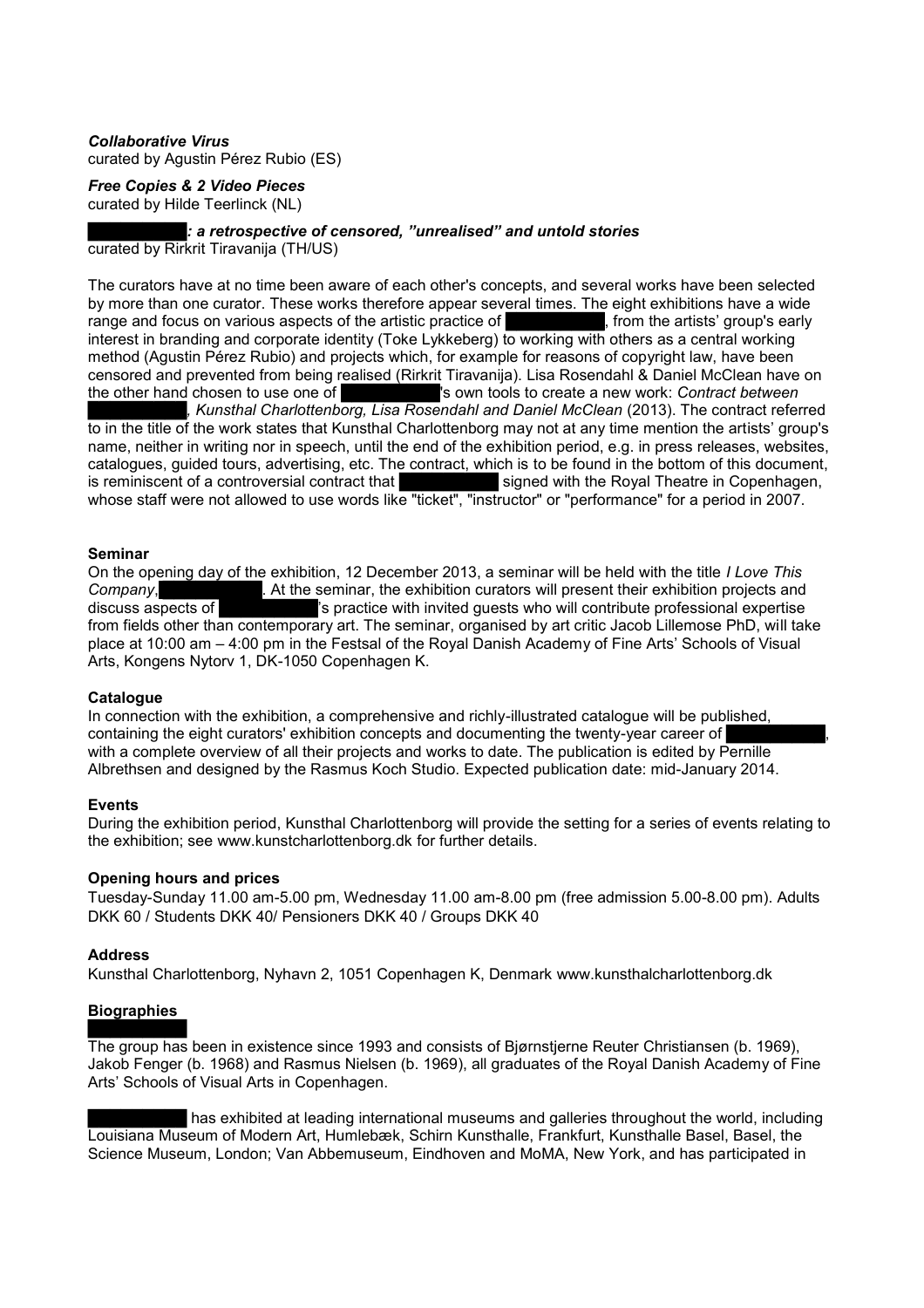numerous international biennials. Recently, the artist group opened a major solo exhibition at *Fundación Jumex Arte Contemporáneo* in Ecatepec, Mexico (until 2 February 2014).

In Denmark, **Edding 1 is known for, inter alia, the biogas project Supergas (1996), the poster project** *Foreigners, please don't leave us alone with the Danes* (2002 ), *Free Beer* ( 2004) and most recently *Superkilen* (Super Wedge) (2011) – a permanent park in outer Nørrebro in Copenhagen, designed in collaboration with the architectural firm Biarke Ingels Group (BIG).

# **The curators**

**Yuko Hasegawa** is a curator at the Museum of Contemporary Art (MOT) in Tokyo, Japan

**Eungie Joo** is director of Art and Cultural Programmes at the *Instituto Inhotim*, Brumadinho, Brazil

**Toke Lykkeberg** works as an independent curator and art critic, and lives in Copenhagen

**Adriano Pedrosa** works as an independent curator and lives in Sao Paulo, Brazil

**Lisa Rosendahl** is director of IASPIS, Stockholm, Sweden; **Daniel McClean** is a solicitor and independent curator, and lives in London, UK

**Agustin Pérez Rubio** works as an independent curator and lives in New York, USA

**Hilde Teerlinck** is director of the *Fonds Regional d'Art Contemporain Nord-Pas de Calais* (FRAC) in Dunkirk, France

**Rirkrit Tiravanija** is a visual artist and lives in Chiang Mai, Thailand, Berlin, Germany and New York, USA

# **Three central works by the artists' group**

### *Supergas* **(1996)**

Since 1996, the artist group **EXECUTE THE HAS CO-operated with European, African and most recently** Mexican engineers to create and develop simple biogas plants for families living in rural areas where electricity, heat and gas is not available. The Supergas plants were developed so that organic waste – such as the faeces of animals and human beings – could be reused to provide light and heat. The first Supergas project was carried out in central Tanzania, in collaboration with the African organisation SURUDE (Sustainable Rural Development). Supergas is the artist group's earliest project, mimicking the work of NGOs to develop the idea of art as a socially activating open-source product. [www.supergas.dk](http://www.supergas.dk/)

### *Guaraná Power,* **2003:**

For many years, the artists' group has had a sustained interest in replica products. With this focus, they examine the impact of licences, patents and copyright legislation, both locally and globally. With works like *SUPERCOPY* (2002) and *Copyshop* (2005), **█████████** questions the division between original and copy – how far can you modify a copy of an original before it is no longer a copy, but rather a new original? *Guaraná Power* (2003) is a soft drink made in collaboration with Brazilian guaraná farmers and the Danish organic food producer Nature Fresh. *Guaraná Power* is a copy of a world-famous soft drink, which places a spotlight on the rights (or lack thereof) of Brazilian farmers, and the power of the multinationals. *Guaraná Power* has been in production since 2004, and is sold in selected cafes. www.guaranapower.org

### *Superkilen* **(2011)**

*Superkilen* (Superwedge) is a permanent park in the district of outer Nørrebro, Copenhagen, developed by In co-operation with the architectural firms Bjarke Ingels Group (BIG) and Topotek1.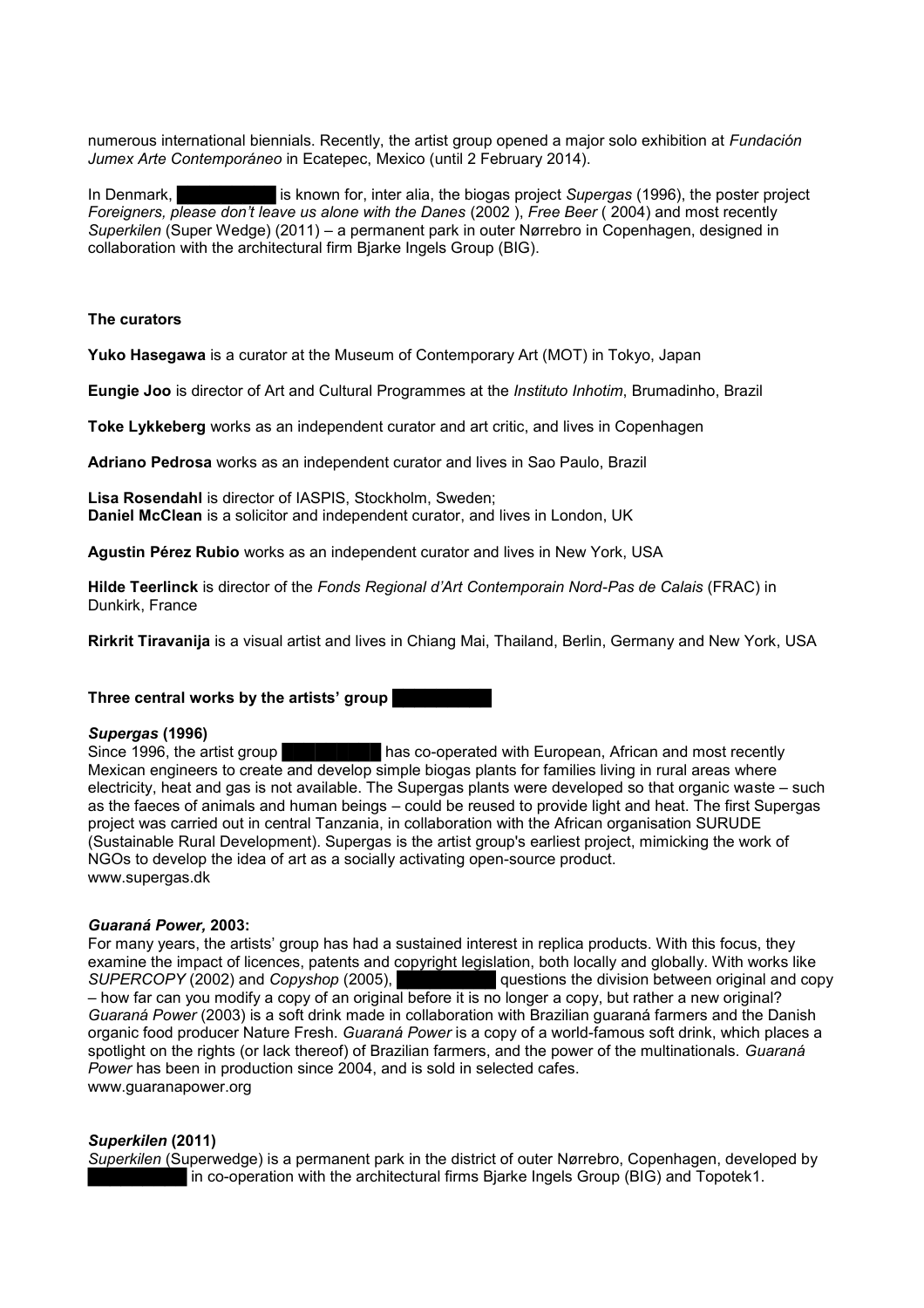*Superkilen* consists of the Green Zone, which is intended for picnics, sports and dog walking, the Black Market with a fountain and benches, and Red Square, where there are cafés and music and sports facilities. In *Superkilen* you can find lamp-posts, benches, fountains, neon signs, swings, etc., collected from more than 50 different countries, all requested and chosen by residents living in the neighbourhood of the park. *Superkilen* has gained worldwide attention for its architectural concept and concrete involvement of local residents; the project was for example nominated for the prestigious architectural Mies van der Rohe Prize in 2013. Size: 30,000 m2 / 750 metre long public space [www.superkilen.dk](http://www.superkilen.dk/)